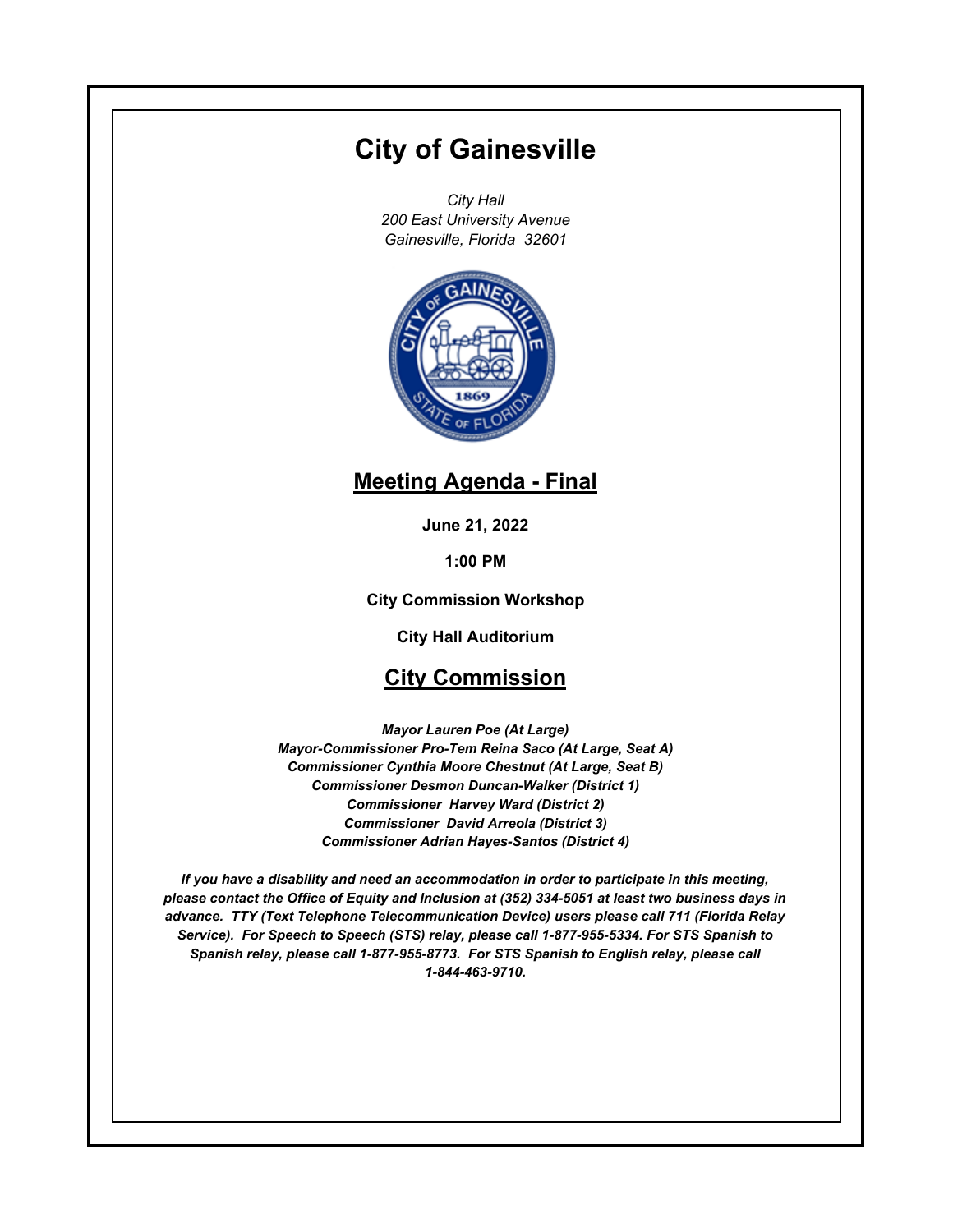#### **CALL TO ORDER**

#### **AGENDA STATEMENT**

*"Individuals are encouraged to participate in City of Gainesville meetings. In general, speakers will be limited to 3 minutes for general public comment once during the meeting. Speakers who wish to participate in early public comment will be limited to 3 minutes to speak on one agenda item or 5 minutes if they wish to speak on several agenda items. If speakers do not participate in early public comment, speakers will be limited to 3 minutes per agenda item. The City of Gainesville encourages civility in public discourse and requests that speakers direct their comments to the Chair. Signs, props and posters are not permitted in the meeting room."*

### **ROLL CALL**

#### **ADOPTION OF THE AGENDA**

#### **BUSINESS DISCUSSION ITEMS**

### [211346.](http://gainesville.legistar.com/gateway.aspx?m=l&id=/matter.aspx?key=34128) **LD22-000014 Exclusionary Zone Item to Discuss Amendments to the Comprehensive Plan and Land Development Code (B)**

City of Gainesville, requests to amend the Comprehensive Plan's Future Land Use Element to revise the Single-Family (SF) land use category to include small-scale multi-family development up to four (4) units per building and rename the category as Neighborhood Residential (NR), amend the Land Development Code to consolidate single family zoning districts into Neighborhood Residential zoning district, introduce single-family detached and small-scale multi-family as uses in Neighborhood Residential zoning districts; amend setback, lot size dimensions, remove occupancy limits, amend bedroom limit within the UF Context Zone, amend compatibility requirements, amend lot split and minor subdivisions regulations.

*Explanation: This petition is a request for amendments to the Comprehensive Plan and the Land Development Code to facilitate and encourage the development of small-scale multi-family development throughout the City of Gainesville. At the January 6th City Commission meeting, the Commission directed staff to prepare amendments to remove exclusionary elements from the City's code that restrict housing diversity and supply. The amendments to the Comprehensive Plan entail the amendment of the Future Land Use Map and text pertaining to Single Family land use. Amendments to the Land Development Code pertain to the consolidation of existing single family residential zones RSF-1 - RSF-4 into one Neighborhood Residential (NR) that allows for small scale*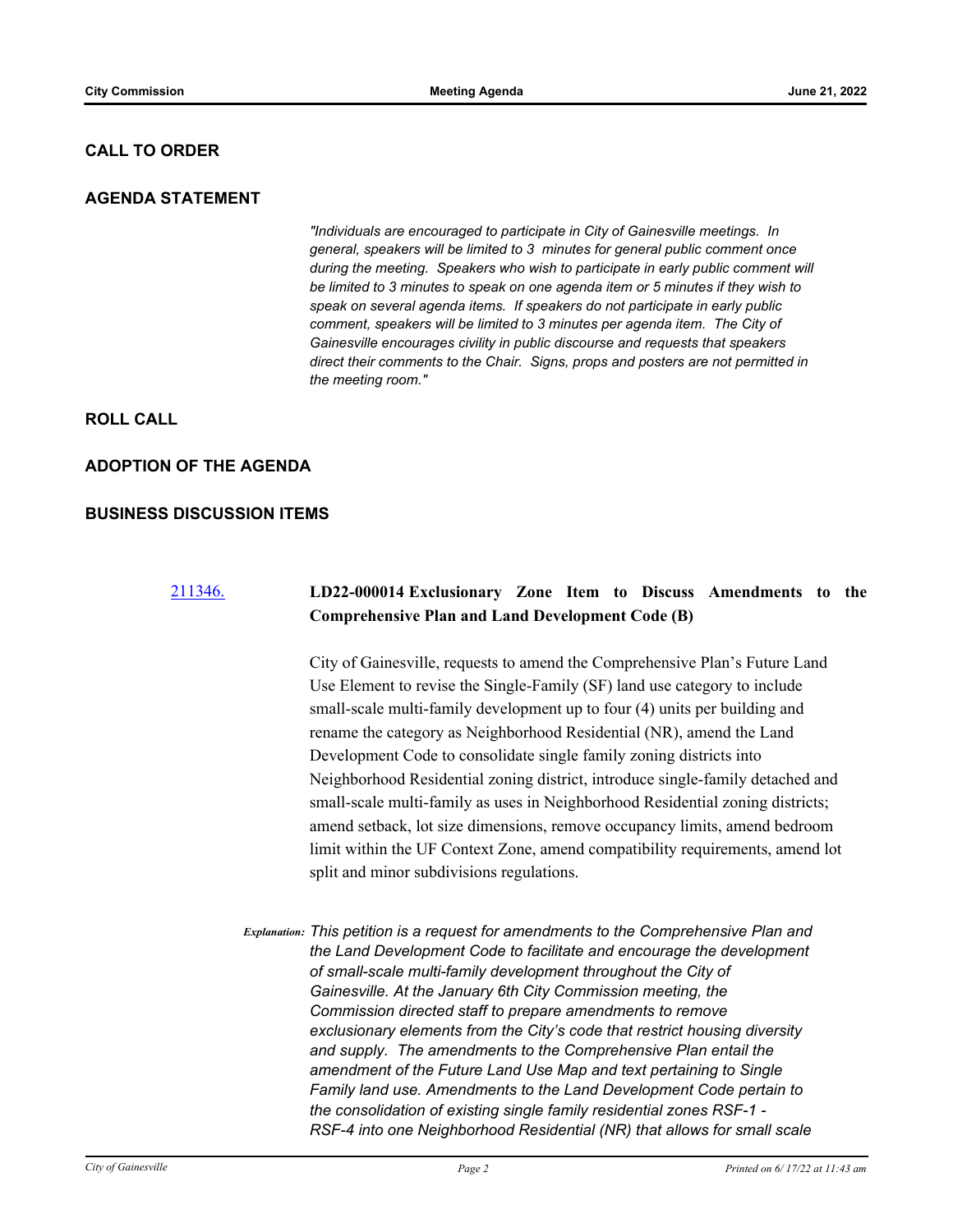*multifamily residential development. This proposal also seeks to amend Land Development Code text pertaining to setback dimensions, compatibility requirements, lot split and minor subdivision regulations, lot size dimensions, the removal of occupancy limits, and amending bedroom limits within the UF Context Zone.* 

*At the City Plan Board meeting held on June 6th 2022, the Plan Board heard the items amending the land use category for single family, defining the Neighborhood Scale Multi-family use, amending the Single-family zoning districts RSF 1 - RSF 4, and removing the occupancy limits. For the item amending the Single Family future land use category, the Plan Board voted to not amend the Single Family Land use category and to adopt the Neighborhood Residential Land Use as a separate Land Use category while not amending the current Future Land Use map. For the item amending the Single family residential zones RSF 1 - RSF 4, the Plan Board voted to not amend the Single family residential zones and to adopt a new zoning residential district labeled Neighborhood Residential while not amending the current zoning district map. For the item defining the Neighborhood Scale Multi-family use, the Plan Board asked staff to amend the presented definition to incorporate revisions to façade requirements as well as parking and building orientation. The Plan Board voted to approve the removal of occupancy limits requirements found in Sec. 30-4.10 of the Land Development Code.*

*Fiscal Note: None.*

**RECOMMENDATION** *Staff to City Commission - Discuss items, provide feedback to staff, and schedule future public hearing/ordinance dates as appropriate.* [211346A\\_EZ-Amending Development Compatability Report\\_20220621](http://Gainesville.legistar.com/gateway.aspx?M=F&ID=d9363591-91a7-4458-b148-7529223252ab.pdf) [211346B\\_2022 Affordable Housing Framework 3-11-2022 Final\\_20220621](http://Gainesville.legistar.com/gateway.aspx?M=F&ID=5780e35c-8d05-447a-81d3-2d060b933e2f.pdf)

[211346C\\_EZ-Amending Lot Split\\_20220621](http://Gainesville.legistar.com/gateway.aspx?M=F&ID=cac56749-7666-4d3c-8070-d6baa5037126.pdf)

[211346D\\_EZ-Comprehensive Plan Amendment Update Language\\_20220621](http://Gainesville.legistar.com/gateway.aspx?M=F&ID=f5bc647f-867d-47c3-b2c5-29bdf71a3708.pdf)

[211346E\\_EZ-Consolidating RSF Zones Report\\_20220621](http://Gainesville.legistar.com/gateway.aspx?M=F&ID=a526013b-d6eb-4929-83fa-d5864c072919.pdf)

[211346F\\_EZ-Defining Neighborhood Scale Multi-Family\\_20220621](http://Gainesville.legistar.com/gateway.aspx?M=F&ID=2237e637-701d-46c5-8cd7-a247c879074a.pdf)

[211346G\\_EZ-Increase Bedroom Limit\\_20220621](http://Gainesville.legistar.com/gateway.aspx?M=F&ID=9f94ed0c-2721-4048-9639-b7185a34f545.pdf)

[211346H\\_EZ-Removing Occupancy Limits\\_20220621](http://Gainesville.legistar.com/gateway.aspx?M=F&ID=5edb030e-d41e-4b43-89cd-2bdfc28166f9.pdf)

211346I Final Report Gainesville EZ IZ Study 20220621

[211346J\\_Articles and Documentation\\_20220621](http://Gainesville.legistar.com/gateway.aspx?M=F&ID=0cc1f5c7-cd86-45aa-956d-8f475530b330.pdf)

[211346K\\_EZ-IZ Presentation CPB 2-24\\_20220621](http://Gainesville.legistar.com/gateway.aspx?M=F&ID=2a5466fd-3655-46f4-a67c-5c284ba5d814.pdf)

[211346L\\_June 9 Springhill Neighborhood \\_20220621](http://Gainesville.legistar.com/gateway.aspx?M=F&ID=fffa2428-2c31-46ca-b5a2-a5c9dabd968a.pdf)

[211346M\\_June 14 Azalea Trails Notes\\_20220621](http://Gainesville.legistar.com/gateway.aspx?M=F&ID=aae8af70-4688-42b7-b278-3cef9248b253.pdf)

[211346N\\_Land Development Code Article IV - Zoning\\_20220621](http://Gainesville.legistar.com/gateway.aspx?M=F&ID=24ae503c-ee6e-47ac-96fc-b229423788f4.pdf)

#### [211316.](http://gainesville.legistar.com/gateway.aspx?m=l&id=/matter.aspx?key=34098) **Affordable Housing Workshop on Inclusionary and Exclusionary Zoning**